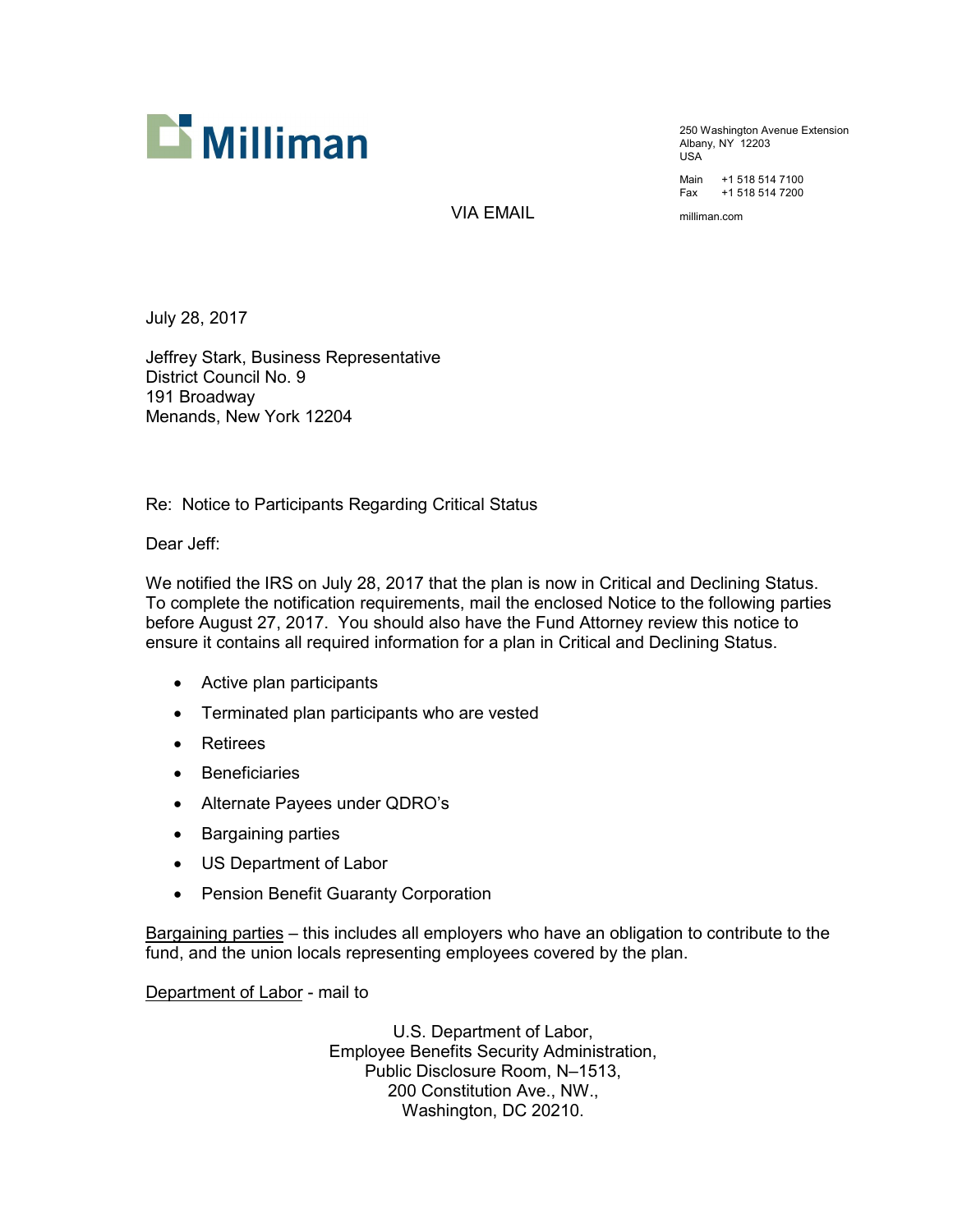

Mr. Jeffrey Stark July 28, 2017 Page 2

Alternatively, notices may be e-mailed to [criticalstatusnotice@dol.gov.](mailto:criticalstatusnotice@dol.gov)

Pension Benefit Guaranty Corporation - mail to

Multiemployer Program Division, Pension Benefit Guaranty Corporation, 1200 K Street, NW., Washington, DC 20005-4026.

Alternatively, notices may be e-mailed to [multiemployerprogram@pbgc.gov](mailto:multiemployerprogram@pbgc.gov).

Please call me at (518)-514-7134 if you have any questions about this notice.

Sincerely,

Marche Rome

Markella Roma Actuary

j:\clients\gfp\2017\multippacert\resultsworksheets\other\critical status notice cvrltr.doc